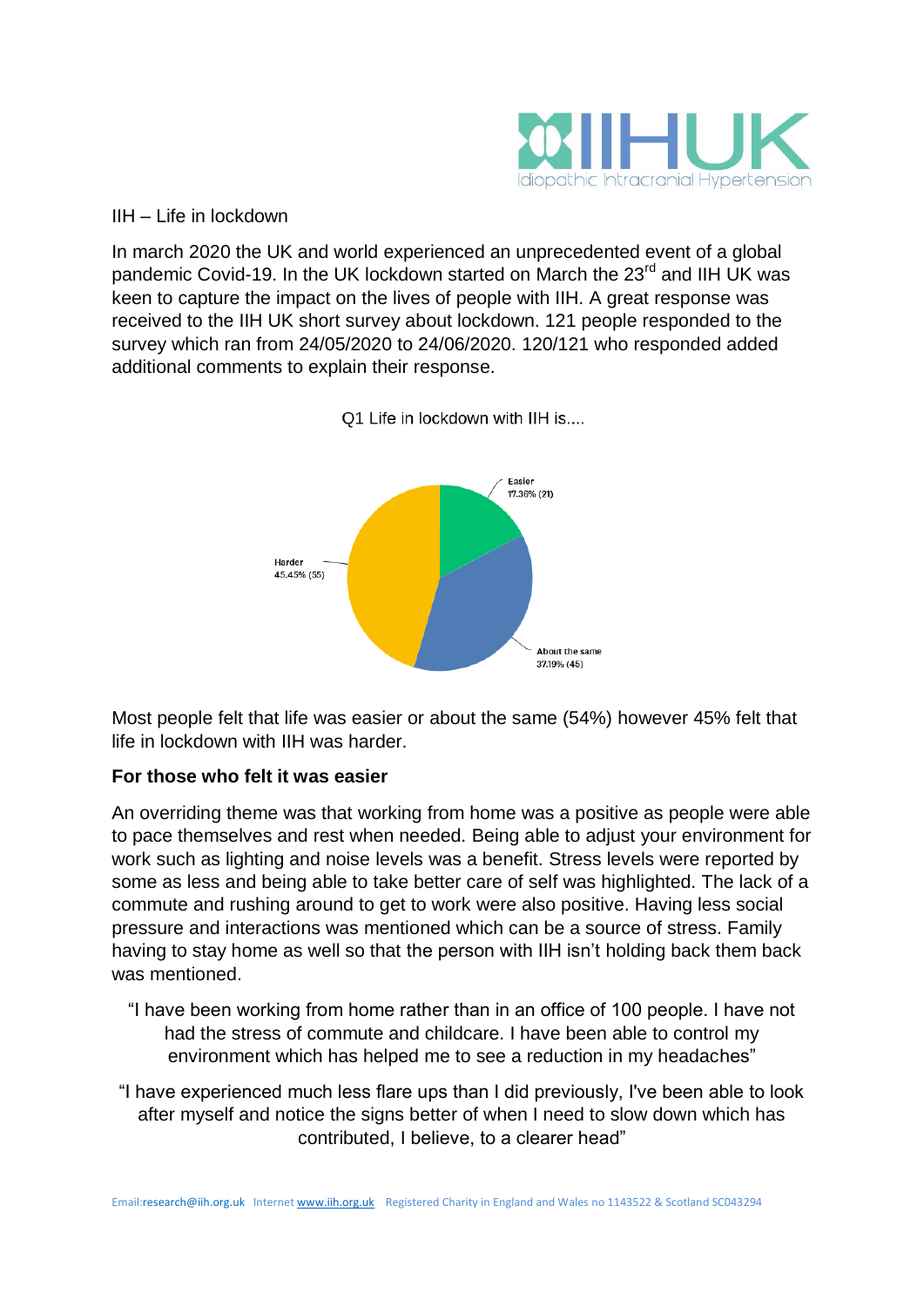"The usual pressures of getting out of the house to do the shopping, see people and juggle everything alongside being really poorly have eased. It's easier to pace myself"

"I have experienced much less flare ups than I did previously, I've been able to look after myself and notice the signs better of when I need to slow down which has contributed, I believe, to a clearer head."

## **For those who said it was about the same**:

The overwhelming theme was that IIH is like lockdown anyway with regard to staying at home and not being able to participate in work or social activities. Some people felt that lockdown was giving others an insight into daily life of someone with IIH. Some discussed a mixed picture of positives and negatives, less stress in some areas such as work but more in others such as lack of access to medical professionals or not being able to be active which was affecting their mental health.

"IIH is limiting - it feels like everyone has joined me in my limited world"

"Well don't go out due to pain etc. so used to being in my own lockdown situation"

"Staying at home is normal for me, due to feeling ill and fatigued a lot. So Life hasn't changed for me as much as it has for most people. It is nice to feel in the same boat as everyone else for a change."

"Slower pace of life when at home. Little expectation to get out - I can get real rest Unfortunately my job is a lot harder due to COVID"

- "Better work life balance at the moment much less pressure and stress surrounding work but on the other hand can't access medical support as normal"
- "The headaches aren't any worse. My mental health is as I usually go out walking as often as possible"

## **For those who felt that life was worse in lockdown with IIH**

Challenges of access to medical care was a common theme with cancelled appointments, unable to get hold of medical teams and a lack of information. Dissatisfaction with telephone appointments was highlighted due to the challenges of remembering information. Access to medication and shortages were also a challenge and source of stress. Not wanting to burden medical services was mentioned and trying to cope and self-manage at home. Working from home for some was more stressful because of family being around. For some of those in keyworker roles the increased stress and pressure from work has made their IIH worse and increased symptoms. Less access to friends was noted. A general feeling of stress and pressure was discussed with reported affects on their mental health. The complications of shopping in lockdown were highlighted particularly for those with visual challenges and memory changes with new systems and lack of usual products. A reduction in activity and increase in weight was highlighted and concern about how this impacted on their IIH.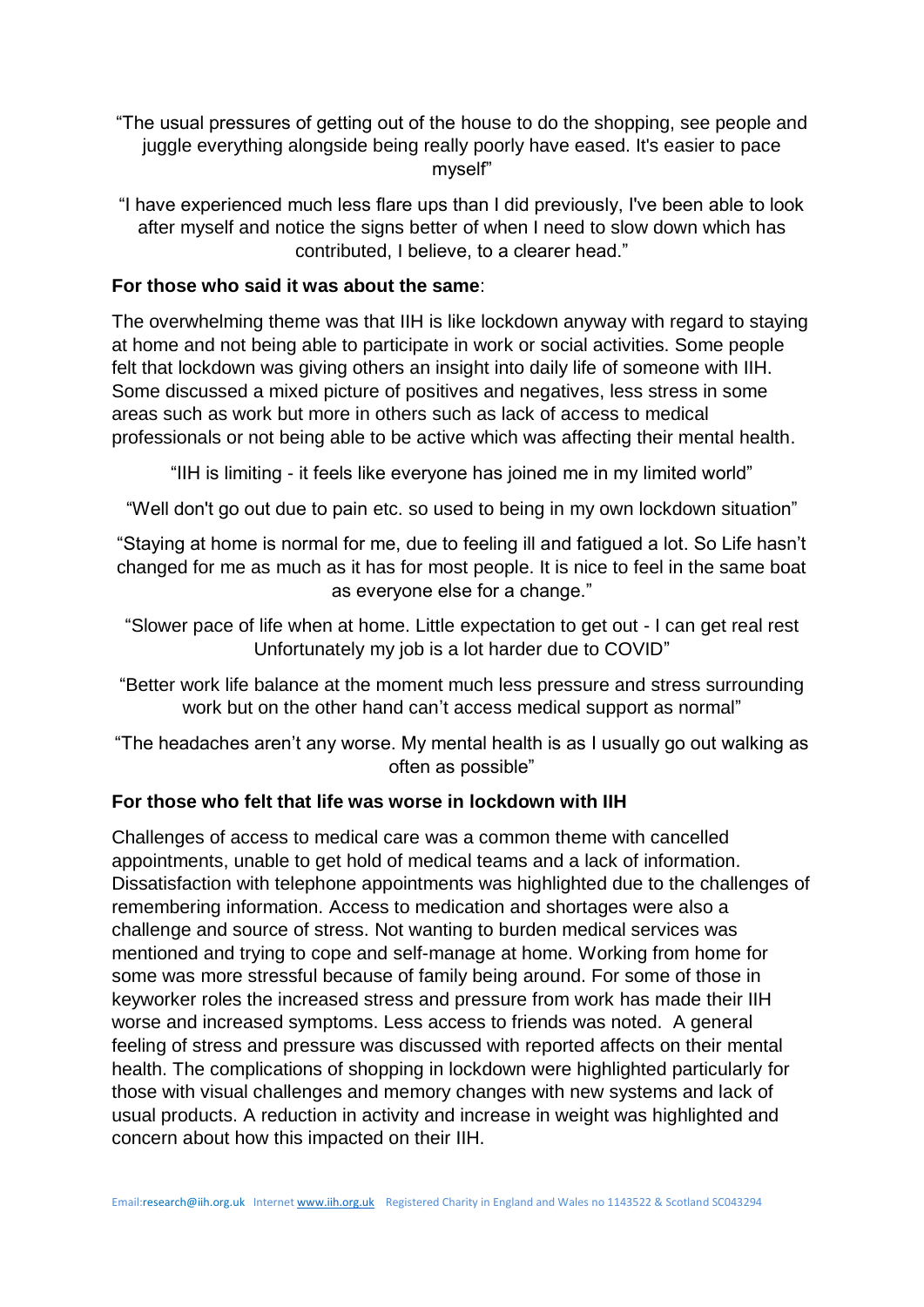"Lockdown has made it harder to get appointments, medication. It has also worsened my symptoms due to stress and fear of the unknown. However it has allowed me more time to rest and recuperate and more time for my family & partner to understand the Illness which is a positive"

"Less access to friends in person, less access to doctors. Lack of information on how to cope in different situations. Mental health has decreased significantly"

"The scheduling of going out to buy essentials is hard and with headaches and blurred vision it's even worse. You don't want to be queuing ages to get in the shop then have the hassle of 1 way systems and forgetting items and panicking about viruses and germs. It's overwhelming at times"

"Cancelled appointments relating to IIH. Worried about papilledema but not able to get my eyes checked unless an emergency"

"Feeling that my iih is nothing compared to the virus and I shouldn't complain and so trying to manage symptoms at home on my own"

"In some aspects, lockdown has eased some of the issues that IIH was presenting for me. I am able to work from home so I haven't had to deal with going into the office and the challenges that my IIH can present there. However it's been harder to communicate with my healthcare practitioners and harder to get my tablets."

"Having to work remotely from home means I get no break or respite plus none of the DSE adjustments that were made at work and the stress has been affecting me and my sleep"

"With IIH my only form of getting about was my car. With lockdown I was dependent on others for everything. I haven't been in a supermarket, or out at all since January. My only exercise was walking with the trolly around supermarkets. My muscles weakened, my headaches got worse, and my general health suffered"

Life in lockdown has undoubtedly had an effect on everyone's lives. Greater levels of stress/ anxiety have been reported in other lockdown surveys (55% for Great British Lockdown Survey). Worsening of headache in lockdown has been reported for those with migraine 55%, alongside a lack of access to medical care and advice [\(https://www.migrainetrust.org/the-impact-of-the-crisis-on-migraine/\)](https://www.migrainetrust.org/the-impact-of-the-crisis-on-migraine/). One of the most highlighted positives was the ability to work from home and to self-pace apart from those who were in key worker roles or where lap top use affects headaches.

A reduced level of activity and gain in weight over lockdown is concerning as this can impact on IIH symptoms and an increased BMI has been related to a greater risk from Covid-19.

For people with IIH of particular concern is the lack of access to medical care at the right time and reliance on the person to recognize that their IIH needs urgent attention. IIH can result in the loss of sight and the potential for numbers requiring emergency interventions may increase as a result of lockdown. It is vitally important